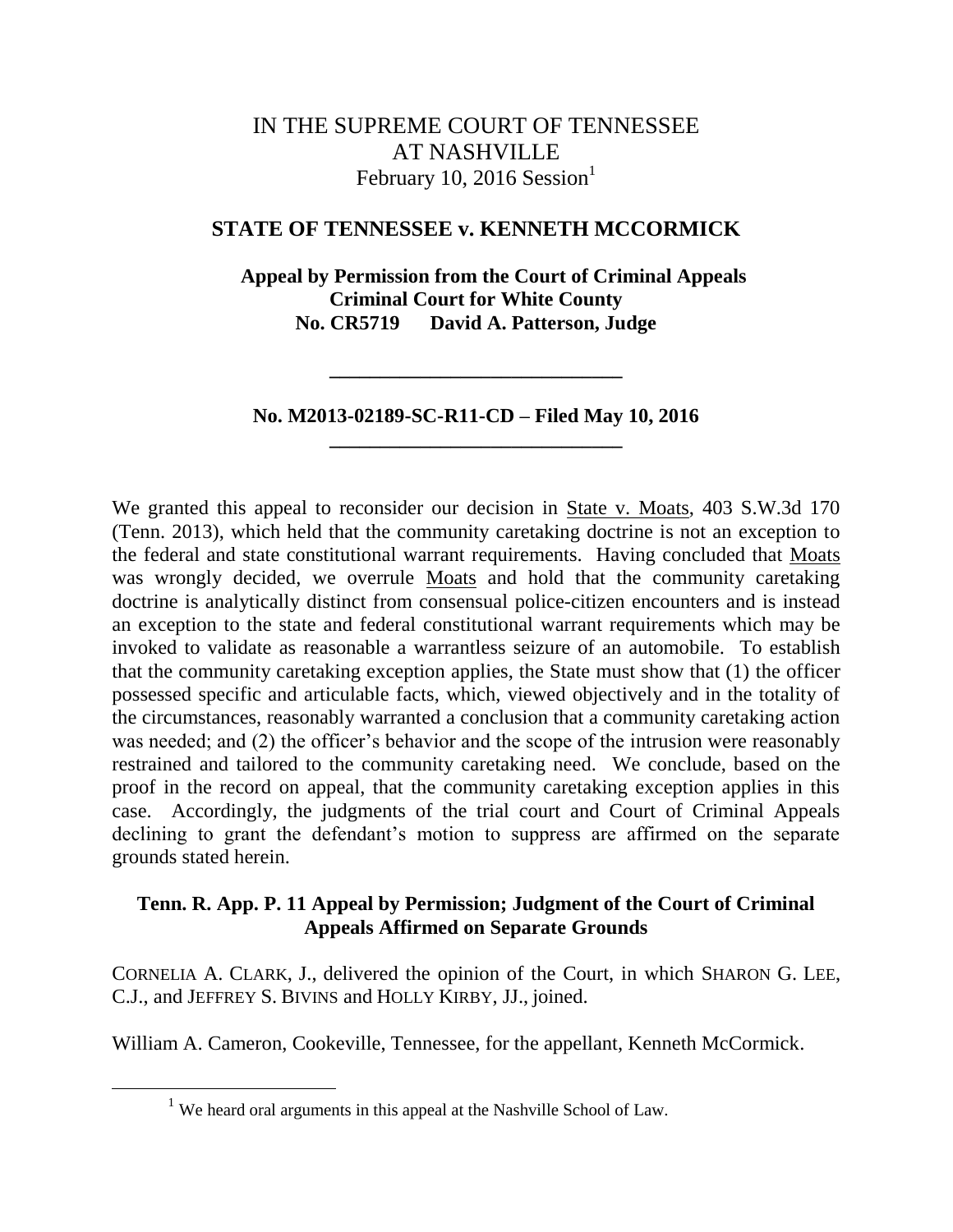Herbert H. Slatery III, Attorney General and Reporter; Andrée S. Blumstein, Solicitor General; Leslie E. Price, Senior Counsel; Michelle L. Consiglio-Young, Assistant Attorney General; Bryant C. Dunaway, District Attorney General; Philip Hatch, Assistant District Attorney General, for the appellee, State of Tennessee.

### **OPINION**

#### **I. Factual and Procedural Background**

On August 27, 2012, Kenneth McCormick, the defendant, was indicted by the White County Grand Jury for first offense driving under the influence of an intoxicant ("DUI"). On December 13, 2012, the defendant filed a motion to suppress the evidence against him, arguing, as pertinent to this appeal, that the warrantless seizure of his parked vehicle and the ensuing field sobriety tests were not supported by reasonable suspicion. After a pretrial hearing on February 14, 2013, the trial court denied the defendant"s suppression motion by an order entered on April 23, 2013. The defendant filed a motion for reconsideration, and the trial court allowed the defendant a jury-out hearing on his reconsideration motion during the defendant"s trial, which occurred on May 10, 2013. The proof offered at both suppression hearings and at trial is summarized below.

At approximately 2:45 a.m. on April 8, 2012, Sergeant Daniel Trivette ("Sgt. Trivette") of the White County Sheriff"s Department was on routine patrol on Highway 111 when he saw a tan Chevrolet Tahoe that, "from where [he] was traveling, appeared to be sitting in the roadway in front of the Save-A-Lot Food Store on Knowles Drive." Sgt. Trivette "pulled onto Knowles Drive, pulled behind the vehicle, [and] realized it was actually sitting in the entrance to the parking lot" of the Save-A-Lot, blocking about 75% of the entrance. The shopping center was closed. The back left wheel and rear portion of the parked vehicle were "partially in the roadway," while the "other three wheels w[ere] at an angle." Sgt. Trivette parked his patrol car "in the roadway" behind the vehicle and activated the patrol car"s "back blue lights" for "safety" reasons, specifically to prevent his vehicle or the parked vehicle from being rear ended during the stop.

Sgt. Trivette then exited his patrol car "to do a welfare check on the subject in the vehicle." The headlights of the vehicle were on and its engine was running. Sgt. Trivette walked up to the driver's side door of the vehicle and observed a man, later identified as the defendant, "slumped over the wheel." Sgt. Trivette attempted to rouse the defendant by "tapping on the window," but "loud music" was blaring from inside the vehicle. The defendant did not respond. Sgt. Trivette then opened the door and "detected a strong odor of alcoholic beverage on [the defendant"s] breath and person." Sgt. Trivette noticed "McDonald's food in [the defendant's] lap," "an open beer bottle" in the center console, and "some sort of sauce all over [the defendant's] face," as if "he had been eating." Sgt. Trivette tried to wake the defendant for about a minute before the defendant finally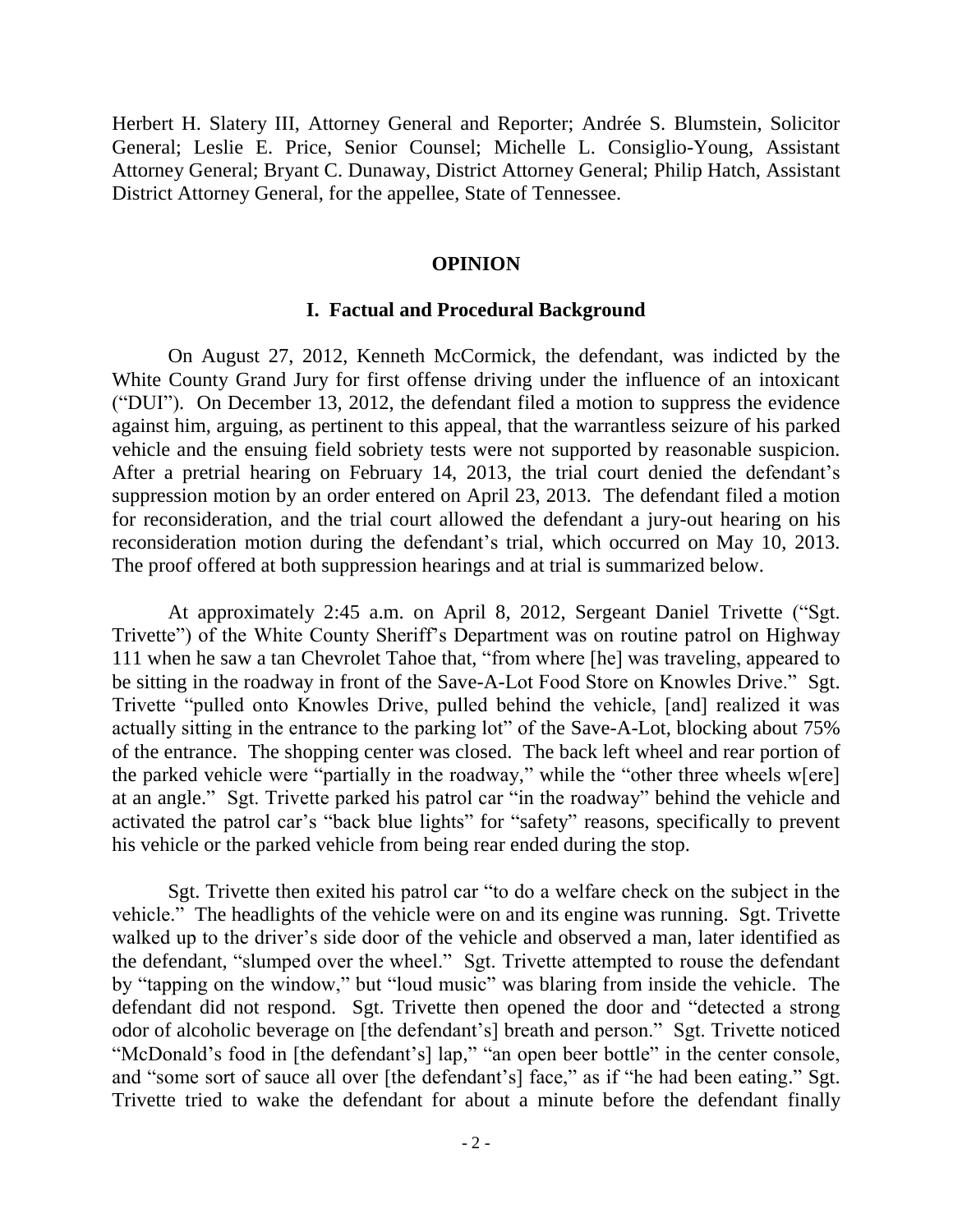responded. After making sure the defendant was "okay," Sgt. Trivette turned down the radio, turned off the engine, and asked the defendant to exit the vehicle. The defendant complied, and Sgt. Trivette removed the keys from the ignition and placed them in the driver's seat.

By the time the defendant exited the vehicle, a White County Sheriff"s deputy, Scott O'Dell ("Deputy O'Dell"), had arrived at the scene in response to Sgt. Trivette's call for assistance with a welfare check. Both officers described the defendant upon exiting his vehicle as "very unsteady on his feet," "swaying," "stumbling," and having "difficulty standing still." The defendant stated that he had consumed three to four beers. When Sgt. Trivette asked the defendant if he thought he should be driving, the defendant responded, "Not necessarily." Sgt. Trivette then administered four field sobriety tests, and Sgt. Trivette and Deputy O'Dell testified about the defendant's performance on these tests.<sup>2</sup> Additionally, a video recording of the defendant performing the tests was admitted into evidence.

After the defendant failed three of the four field sobriety tests,<sup>3</sup> Sgt. Trivette asked the defendant how much alcohol he had consumed and when he had begun drinking that evening. The defendant replied that he had begun drinking at approximately 7:00 p.m. and had consumed five or six beers. When Sgt. Trivette asked the defendant for the current time, the defendant responded 11:30 p.m., when, according to Sgt. Trivette, it was actually 3:00 a.m. Sgt. Trivette then arrested the defendant for DUI.

After Sgt. Trivette advised the defendant of the implied consent law, the defendant refused a blood test. While the defendant was in the back seat of the police car, another vehicle attempted to enter the shopping center parking lot through the entrance the defendant's vehicle was obstructing. When Sgt. Trivette asked the defendant if he knew the person driving the vehicle, the defendant responded, "No, I sure don"t. I"m sorry. I've had too much to drink." During the ensuing inventory search of the defendant's vehicle, Sgt. Trivette found four unopened, cold beers in the back seat and a bottle containing the defendant's prescription Xanax.

Testifying at trial for the defense, Lance Wyatt explained that he and the defendant had spent the evening preceding the arrest at a golf club lounge. The defendant had agreed to serve as the designated driver for the evening. Mr. Wyatt had observed the defendant have one or possibly two drinks at the golf club lounge that evening, but at trial Mr. Wyatt maintained that the defendant had not been intoxicated when they left the

<sup>&</sup>lt;sup>2</sup> Specifically, Sgt. Trivette administered the horizontal gaze nystagmus test, the walk and turn test, the one-leg stand test, and the Romberg test. The defendant did not object to the officer"s testimony about his performance on these tests and has not raised any complaint about the admission of this testimony as an issue on appeal.

 $3$  The defendant failed the walk and turn test, the one leg-stand test, and the Romberg test.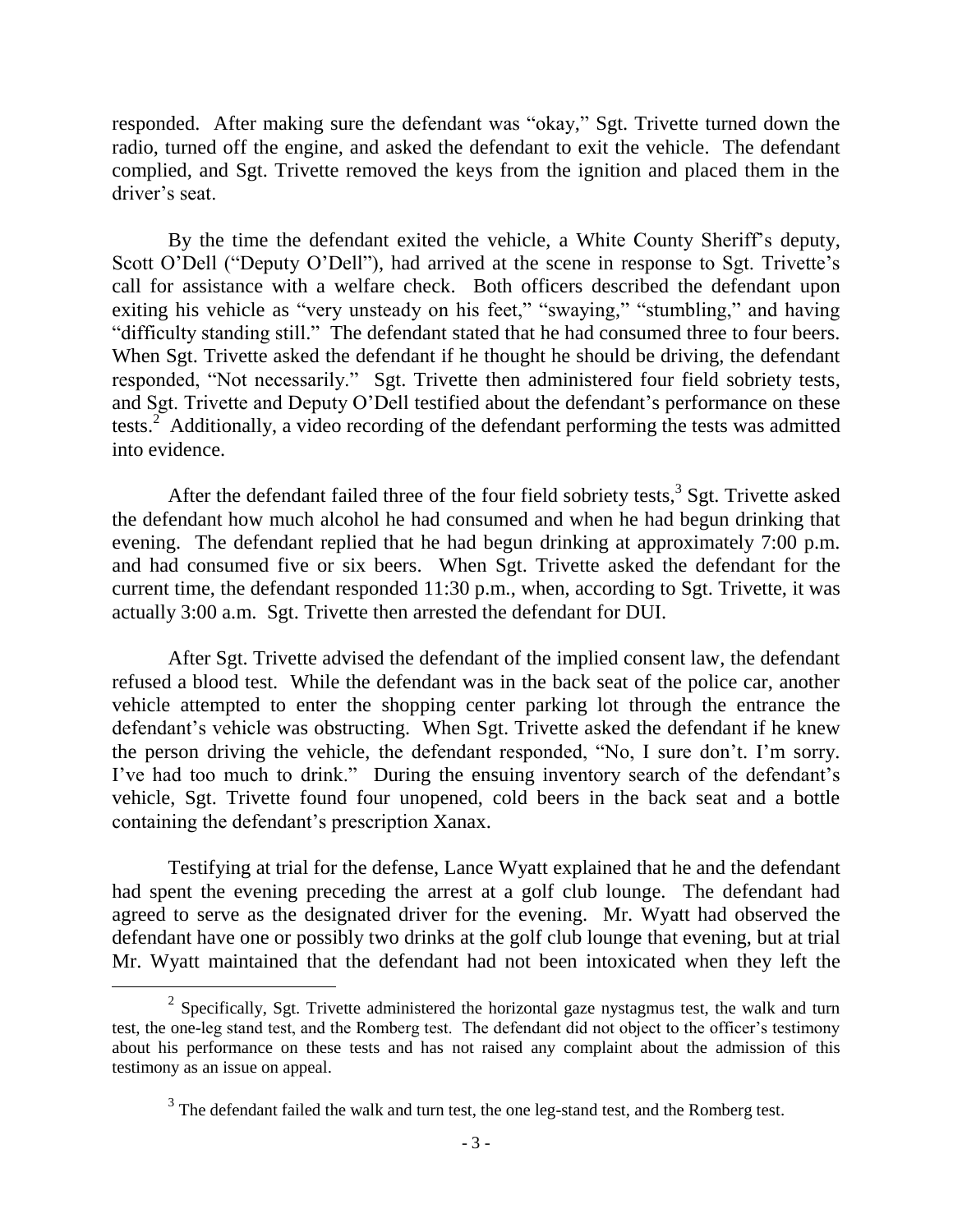lounge to drive to Mr. Wyatt home's between 12:15 and 12:30 a.m. Mr. Wyatt acknowledged, however, that his own judgment had been impaired from drinking that evening. Mr. Wyatt denied seeing beer in the console of the defendant's car when he exited the vehicle, but he conceded not knowing what or how much the defendant drank after he left the defendant"s vehicle around midnight.

The trial court refused to grant the defendant's motion for reconsideration of his motion to suppress, explaining that if the seizure of the defendant in his parked vehicle was not supported by reasonable suspicion, it was nevertheless valid as an exercise of Sgt. Trivette's community caretaking function. In so ruling, the trial court emphasized Sgt. Trivette's consistent testimony at the initial suppression hearing and at the reconsideration hearing that he had approached the defendant"s vehicle to conduct a welfare check and had turned on his rear blue lights for safety reasons.

The trial court submitted the criminal charge to the jury, which convicted the defendant of first offense DUI. See Tenn. Code Ann.  $\S 55-10-401$  (2012).<sup>4</sup> The trial court imposed an eleven month, twenty-nine day sentence and ordered the defendant to serve ten days, with the remainder to be served on probation. In his motion for new trial, the defendant raised a single issue, arguing that Sgt. Trivette"s actions in pulling behind him in his parked vehicle and activating the patrol car's rear blue lights amounted to a seizure that was not supported by reasonable suspicion. The trial court denied the motion for new trial, and the defendant appealed, raising the same single issue he had raised in his motion for new trial. State v. McCormick, No. M2013-02189-CCA-R3-CD, 2015 WL 1543325, at \*1-2 (Tenn. Crim. App. Apr. 2, 2015), appeal granted (Tenn. Sept. 25, 2015). The Court of Criminal Appeals affirmed the trial court's judgment, concluding that Sgt. Trivette's activation of his patrol car's rear blue lights was an exercise of the community caretaking function and not a seizure. Id. at \*5.

<sup>&</sup>lt;sup>4</sup> This statute provides:

It is unlawful for any person to drive or to be in physical control of any automobile or other motor driven vehicle on any of the public roads and highways of the state, or on any streets or alleys, or while on the premises of any shopping center, trailer park or any apartment house complex, or any other premises that is generally frequented by the public at large, while:

<sup>(1)</sup> Under the influence of any intoxicant, marijuana, controlled substance, controlled substance analogue, drug, substance affecting the central nervous system or combination thereof that impairs the driver"s ability to safely operate a motor vehicle by depriving the driver of the clearness of mind and control of oneself which the driver would otherwise possess; or

<sup>(2)</sup> The alcohol concentration in the person"s blood or breath is eight-hundredths of one percent (0.08 %) or more.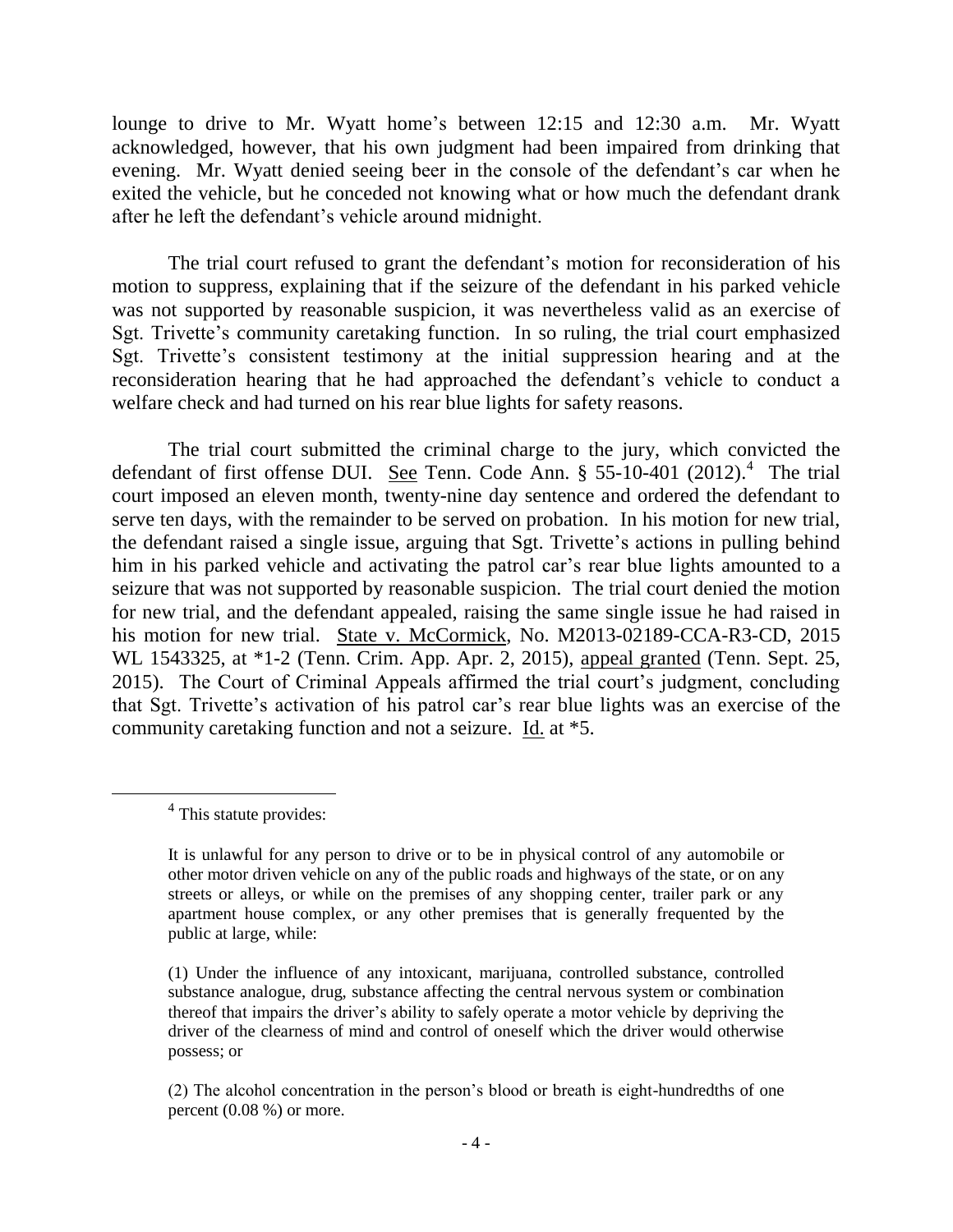In this Court, the defendant filed a Tennessee Rule of Appellate Procedure 11 application for permission to appeal arguing that the courts below erred by denying his motion to suppress. We granted the application, and in addition to the issue the defendant raised, directed the parties to brief and argue the question of "whether th[is] Court should revisit its holding in State v. Moats, 403 S.W.3d 170 (Tenn. 2013), and prior Tennessee decisions that limited the community caretaking doctrine to third-tier consensual police-citizen encounters." State v. McCormick, No. M2013-02189-SC-R11- CD (Tenn. Sept. 25, 2015) (order granting application and directing supplemental briefing).

#### **II. Standard of Review**

The standards governing appellate review of trial court decisions on motions to suppress are well established. A trial court's findings of fact after a suppression hearing are conclusive on appeal unless the evidence in the record preponderates otherwise. State v. Odom, 928 S.W.2d 18, 23 (Tenn. 1996). As a general rule, "[q]uestions of credibility of the witnesses, the weight and value of the evidence, and resolution of conflicts in the evidence are matters entrusted to the trial judge as the trier of fact." Id. A trial court's application of law to facts is reviewed de novo with no presumption of correctness. State v. Walton, 41 S.W.3d 75, 81 (Tenn. 2001) (citing State v. Crutcher, 989 S.W.2d 295, 299 (Tenn. 1999); State v. Yeargan, 958 S.W.2d 626, 629 (Tenn. 1997)).

### **III. Analysis**

The Fourth Amendment to the United States Constitution guarantees "[t]he right of the people to be secure in their persons, houses, papers, and effects, against unreasonable searches and seizures," and provides that "no [w]arrants shall issue, but upon probable cause."<sup>5</sup> Likewise, article I, section 7 of the Tennessee Constitution ensures that "the people shall be secure in their persons, houses, papers and possessions, from unreasonable searches and seizures," and that "general warrants" lacking particularity and evidentiary support "ought not to be granted." Neither the text of the Fourth Amendment nor that of article 1, section 7 specifies when a search warrant must be obtained, but the United States Supreme Court "has inferred that a warrant must generally be secured." Kentucky v. King, 563 U.S. 452, 459 (2011). The same general rule applies to article I, section 7. See State v. Meeks, 262 S.W.3d 710, 722 (Tenn. 2008) ("[T]he Constitution of the United States and the Constitution of Tennessee prohibit unreasonable searches and seizures. Thus, as a general matter, law enforcement officials cannot conduct a search without having first obtained a valid warrant." (internal citations omitted)). While searches and seizures conducted pursuant to warrants are presumptively reasonable, State v. Scarborough, 201 S.W.3d 607, 616-17 (Tenn. 2006), warrantless

 $<sup>5</sup>$  The Fourth Amendment applies to the States through the Fourteenth Amendment. Mapp v.</sup> Ohio*,* 367 U.S. 643, 655 (1961).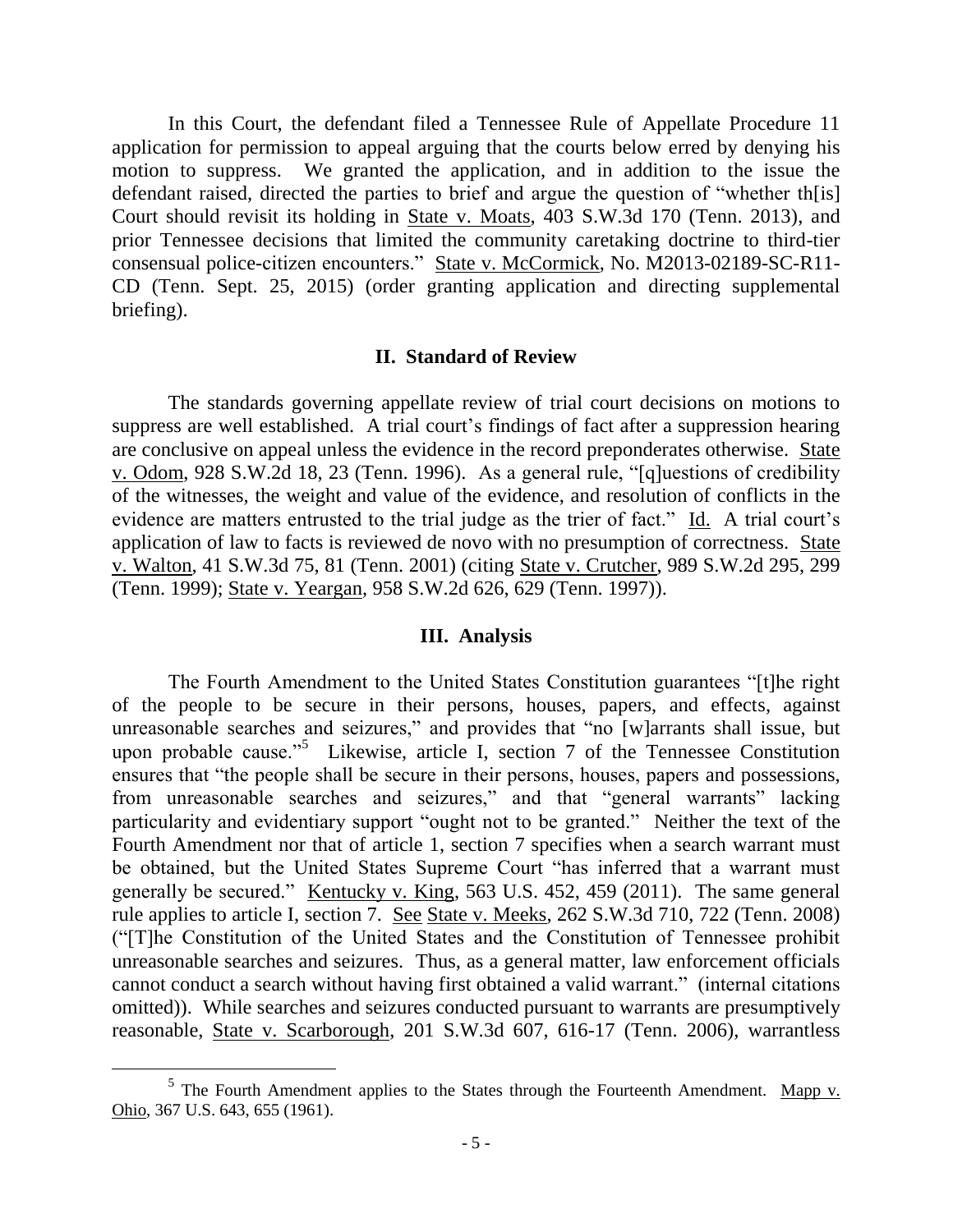searches and seizures are presumptively unreasonable. King, 563 U.S. at 459; State v. Bell, 429 S.W.3d 524, 529 (Tenn. 2014). Nevertheless, "[t]he ultimate touchstone of the Fourth Amendment is 'reasonableness.'" King, 563 U.S. at 459 (quoting Brigham City v. Stuart, 547 U.S. 398, 403 (2006)); see also Meeks, 262 S.W.3d at 722. Accordingly, courts have recognized certain reasonable exceptions to the warrant requirement and have held that a warrantless search or seizure is reasonable if it falls within one of these exceptions. Meeks, 262 S.W.3d at 722 (listing some of the "commonly recognized exceptions to the requirement of a warrant").

Of course, the warrant requirements of the federal and state constitutions are implicated only when a search or seizure actually occurs, and not every police-citizen interaction results in a search or seizure. See State v. Day, 263 S.W.3d 891, 901 (Tenn. 2008); State v. Daniel, 12 S.W.3d 420, 424 (Tenn. 2000). This appeal involves an alleged seizure. Regarding seizures, Tennessee courts have generally recognized three levels of police-citizen interactions: (1) the full-scale arrest, which must be supported by probable cause; (2) the brief investigatory detention, which must be supported by reasonable suspicion of criminal activity; and (3) the brief, consensual police-citizen encounter, which does not amount to a seizure and need not be supported by any level of individualized suspicion or objective justification. Day, 263 S.W.3d at 901. "Of the three categories, only the first two rise to the level of a "seizure" for constitutional analysis purposes." Id.

The first relevant question for purposes of this appeal then is whether Sgt. Trivette's actions in parking behind the defendant's vehicle and activating his patrol car's rear blue lights amounted to a warrantless seizure or was merely a consensual interaction between the defendant and the officer. If the latter, then the state and federal constitutional protections against unreasonable searches and seizures are not implicated. Id. However, if Sgt. Trivette's actions amounted to a seizure, then the warrantless seizure is presumed unreasonable, but the presumption may be overcome, and suppression of evidence avoided, if the State demonstrates that the seizure was conducted pursuant to one of the exceptions to the warrant requirement. King, 563 U.S. at 460; Day, 263 S.W.3d at 901 n.9; State v. Nicholson, 188 S.W.3d 649, 656 (Tenn. 2006); Yeargan, 958 S.W.2d at 629.

## *A. Seizure*

In this appeal, the defendant argues that Sgt. Trivette's actions amounted to a warrantless seizure and that the seizure was not based upon reasonable suspicion or any other exception to the warrant requirement. Yeargan, 958 S.W.2d at 629. Therefore, the defendant argues that the courts below erred by denying his motion to suppress.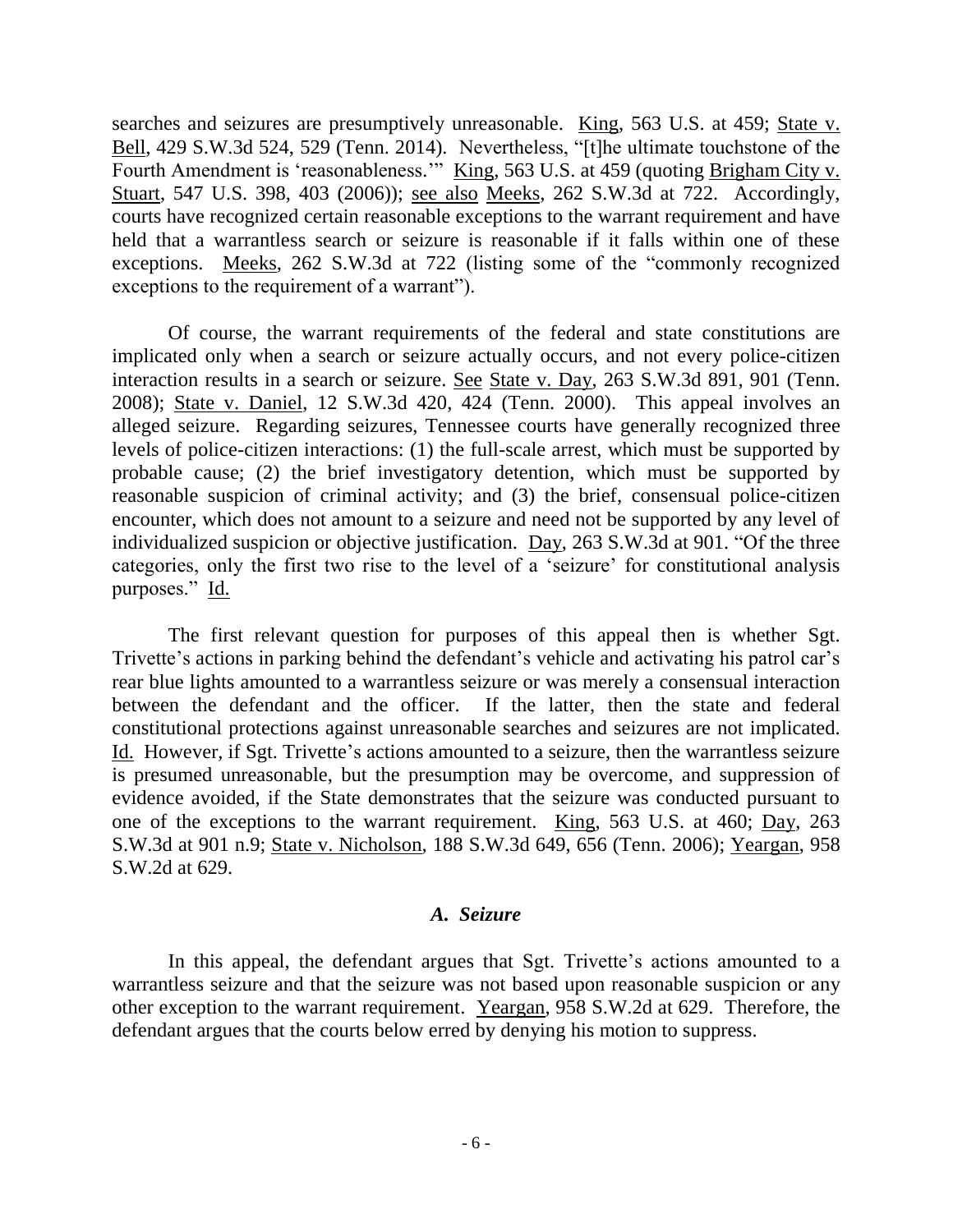The State responds to the defendant's arguments in two ways. First, the State argues that Sgt. Trivette"s activation of the rear facing blue lights on his patrol car did not amount to a seizure because the defendant was unconscious and was, therefore, unable to yield to any show of authority by Sgt. Trivette.<sup>6</sup> This aspect of the State's argument is premised on California v. Hodari D., 499 U.S. 621, 626 (1991), in which the Supreme Court held that a seizure occurs for purposes of the Fourth Amendment only when an officer uses physical force to detain a person or where a person submits or yields to a show of authority by the officer. In so holding, the Supreme Court limited United States v. Mendenhall, 446 U.S. 544, 554 (1980), which had held that a seizure occurs when a reasonable person, under the totality of the circumstances, would not feel free to leave. The State acknowledges that this Court implicitly rejected the Hodari D. standard when it reaffirmed the Mendenhall standard in State v. Randolph, 74 S.W.3d 330, 337 (Tenn. 2002). Nevertheless, the State contends that, because the protections afforded by article I, section 7 are coextensive with those provided by the Fourth Amendment, this Court should revisit the issue and adopt the Hodari D. definition of seizure. The State also relies upon a portion of the analysis in Moats, 403 S.W.3d at 187, which purported to distinguish between an officer's activation of blue lights to effectuate a seizure and an officer"s activation of blue lights to perform a community caretaking function.

Alternatively, the State argues that if Sgt. Trivette's actions amounted to a seizure, this Court should overrule Moats, hold that the community caretaking doctrine is an exception to the warrant requirement under the federal and state constitutions, and conclude that the seizure in this case was appropriate under the community caretaking exception. We agree with the State that Moats should be reconsidered and overruled. Therefore, for purposes of this appeal, we will presume that Sgt. Trivette's actions in parking behind the defendant"s vehicle and activating his rear facing blue lights constituted a seizure. As a result, we need not reach the issue in this case of whether we should revisit the Hodari D. standard for determining if a seizure has occurred. We turn our attention next to analyzing and reconsidering the community caretaking doctrine and Moats.

<sup>6</sup> During oral argument, the State asserted that even if a seizure occurred, it was justified based upon reasonable suspicion. This assertion is not listed as a separate issue in the State"s brief in this Court, nor did the State raise this argument in the courts below. It is well settled that issues not listed in the appropriate section of an appellate brief and arguments raised for the first time on appeal may be deemed waived. Hodge v. Craig, 382 S.W.3d 325, 334-35 (Tenn. 2012). We decline to address this argument.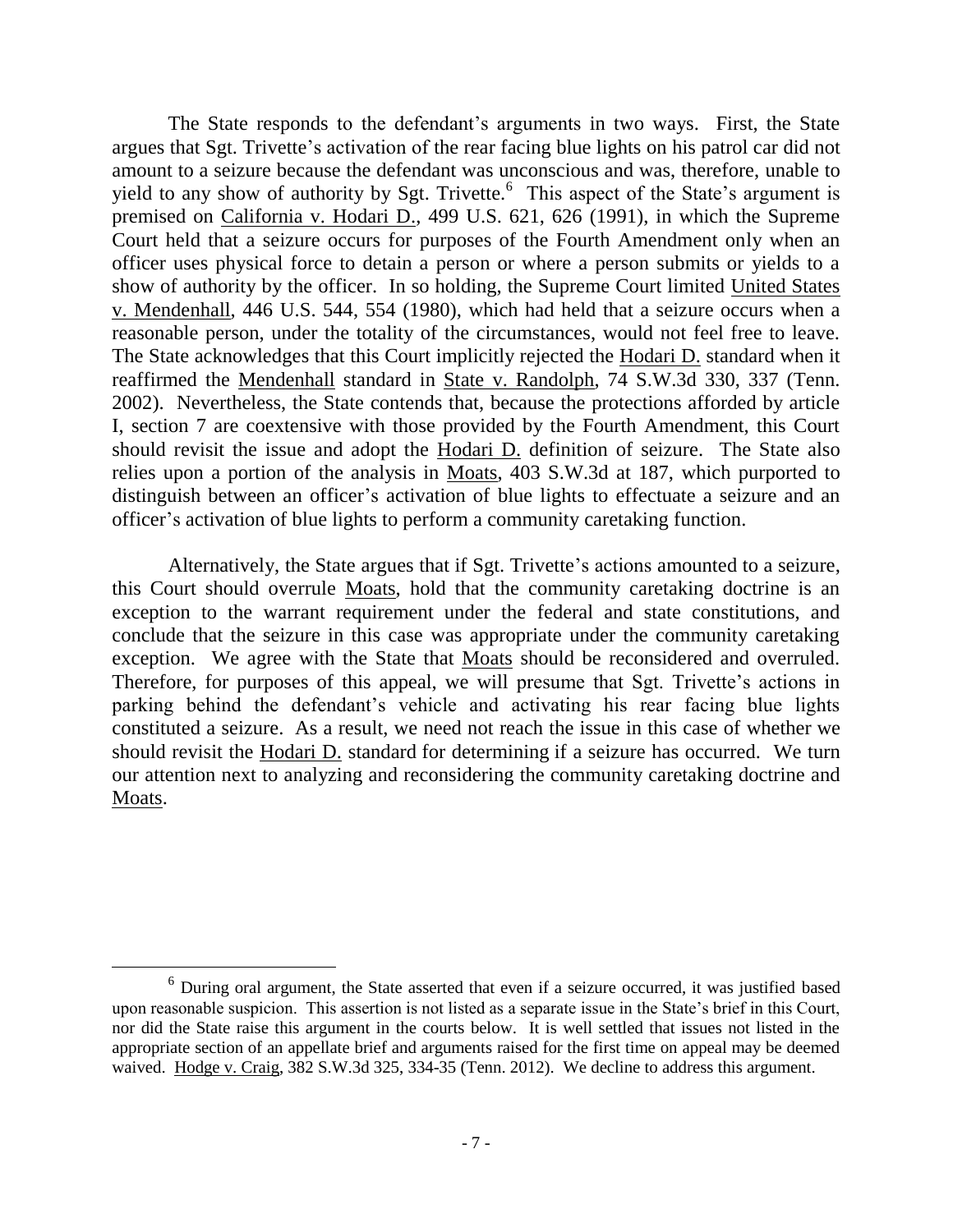### *B. Community Caretaking Doctrine*

The community caretaking doctrine originated in the United States Supreme Court"s decision in Cady v. Dombrowski, 413 U.S. 433 (1973). In Cady, Chicago police officer Chester Dombrowski, while on a visit to Wisconsin, reported to local authorities that he had been involved in an automobile accident. Under the mistaken impression that Chicago police officers were required to carry their service revolvers at all times and having found no revolver on Dombrowski"s person, one of the responding officers looked for the weapon in the front seat and glove compartment of his disabled vehicle but found nothing. Id. The vehicle was then towed to a privately owned garage, where it was left in an unsecured area. Id. After Dombrowski was arrested for drunken driving and taken to a local hospital, one of the officers returned to the vehicle without a warrant to search again for the revolver in order "to protect the public from the possibility that [it] would fall into untrained or perhaps malicious hands."  $\underline{Id}$  at 443. In the trunk of the vehicle, the officer found and seized numerous items that linked Dombrowski to a recent homicide, id. at 437, and ultimately these items were used as evidence to obtain his conviction for first-degree murder, id. at 438-39. Dombrowski argued these items were illegally seized in violation of the Fourth Amendment and should have been excluded from evidence.

Rejecting Dombrowski's constitutional argument, the United States Supreme Court upheld the warrantless search of Dombrowski"s vehicle as reasonable because it was undertaken pursuant to the officer's "community caretaking functions, totally divorced from the detection, investigation, or acquisition of evidence relating to the violation of a criminal statute." Id. at 441. The Court also emphasized the lesser expectation of privacy associated with motor vehicles, explaining:

Because of the extensive regulation of motor vehicles and traffic, and also because of the frequency with which a vehicle can become disabled or involved in an accident on public highways, the extent of police-citizen contact involving automobiles will be substantially greater than police-citizen contact in a home or office. . . .

. . . . The Court's previous recognition of the distinction between motor vehicles and dwelling places leads us to conclude that the type of caretaking "search" conducted here . . . was not unreasonable solely because a warrant had not been obtained.

Id. at 441, 447-48; see also id. at 442 ("The constitutional difference between searches of and seizures from houses and similar structures and from vehicles stems both from the ambulatory character of the latter and from the fact that extensive, and often noncriminal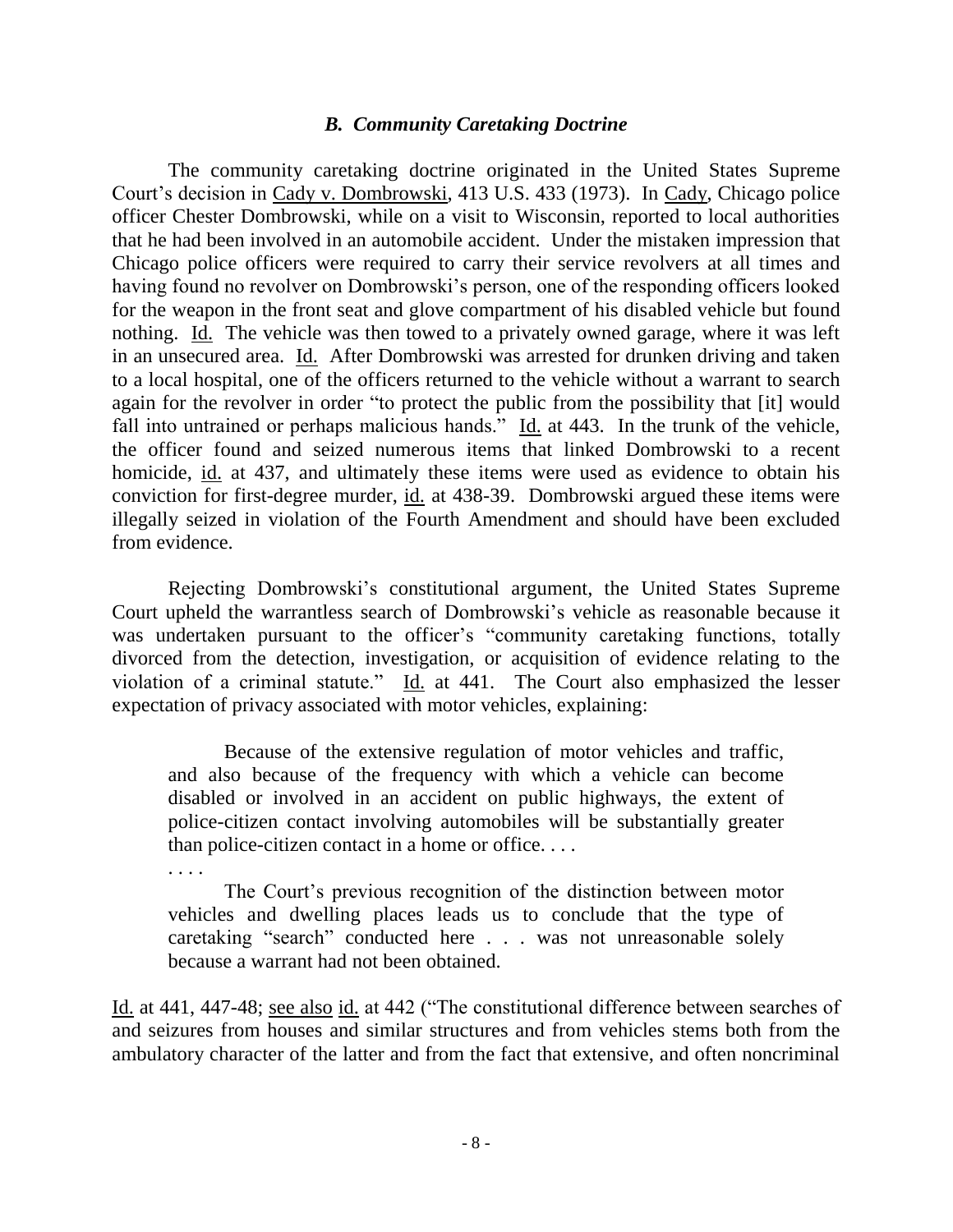contact with automobiles will bring local officials in "plain view" of evidence, fruits, or instrumentalities of a crime, or contraband.").<sup>7</sup>

The United States Supreme Court has not revisited the community caretaking doctrine since its decision in Cady.<sup>8</sup> However, an overwhelming majority of lower federal courts and state courts have consistently described and applied the doctrine as an exception to the Fourth Amendment's warrant requirement.<sup>9</sup> This widespread adoption

 $8$  The Supreme Court has twice applied  $Cady$  to hold that reasonable warrantless inventory searches of impounded vehicles are permissible. See Colorado v. Bertine, 479 U.S. 367, 372 (1987); South Dakota v. Opperman, 428 U.S. 364, 368-69, 375-76 (1976).

 $9\text{ See United States v. Cervantes, 703 F.3d 1135, 1140 (9th Cir. 2012) (considering "whether the$ impoundment and subsequent inventory search of [the defendant"s] vehicle were justified by the community caretaking exception to the Fourth Amendment's warrant requirement''); Ray v. Twp. of Warren, 626 F.3d 170, 174-77 (3d Cir. 2010) (describing the community caretaking doctrine as an exception to the warrant requirement but refusing to apply it to justify warrantless searches of homes); Lockhart-Bembery v. Sauro, 498 F.3d 69, 75 (1st Cir. 2007) (observing that the question is not "whether there was a seizure" because, "under the community caretaking doctrine, police action can be constitutional *notwithstanding* the fact that it constitutes a seizure"); United States v. Coccia, 446 F.3d 233, 237-38 (1st Cir. 2006) (stating that there are exceptions to the warrant requirement, "including the community caretaking exception"); United States v. Garner, 416 F.3d 1208, 1213 (10th Cir. 2005) (discussing the community caretaking exception to the warrant requirement); United States v. Johnson, 410 F.3d 137, 144-45 (4th Cir. 2005) (applying the "community caretaking exception" to uphold a warrantless search of a vehicle's glove compartment); Williams v. State, 962 A.2d 210, 216 (Del. 2008) (recognizing the ""community caretaker" or "public safety" doctrine" as an "exception" to the warrant requirement); Hawkins v. United States, 113 A.3d 216, 221-22 (D.C. 2015) (recognizing the community caretaking exception and adopting a four-part test to determine whether the exception applies); People v. Luedemann, 857 N.E.2d 187, 198-99 (Ill. 2006) ("[T]he "community caretaking" doctrine is analytically distinct from consensual encounters and is invoked to validate a search or seizure as reasonable under the [F]ourth [A]mendment."); State v. Crawford, 659 N.W.2d 537, 543 (Iowa 2003) ("Implicit in any community caretaking case is the fact that there has been a seizure within the meaning of the Fourth Amendment. Otherwise there would be no need to apply a community caretaking exception."); In re J.M.E., 162 P.3d 835, 839 (Kan. Ct. App. 2007) (describing the community caretaking doctrine as an "exception" to the Fourth Amendment); Poe v. Commonwealth, 169 S.W.3d 54, 56-59 (Ky. Ct. App. 2005) (recognizing the community caretaking exception); Wilson v. State, 975 A.2d 877, 891 (Md. 2009) (recognizing that the community caretaking doctrine functions as an exception and enunciating a test for its application); Commonwealth v. Fisher, 13 N.E.3d 629, 632-34 (Mass. App. Ct. 2014) (discussing the purpose, application, and importance of the community caretaking doctrine as an exception to the warrant requirement); People v. Slaughter, 803 N.W.2d 171, 180 (Mich. 2011) (describing the community caretaking doctrine as an exception to the warrant requirement); Trejo v. State, 76 So. 3d 684, 689 (Miss.

 $7$  There is a split of authority among state and federal courts as to whether the community caretaking doctrine should extend beyond the context of automobiles to residences. Macdonald v. Town of Eastham, 946 F.Supp.2d 235, 241-42 (D. Mass. 2013) (collecting cases); Gregory T. Helding, Stop Hammering Fourth Amendment Rights: Reshaping the Community Caretaking Exception with the Physical Intrusion Standard, 97 Marq. L. Rev. 123, 140-48 (2013) (collecting and analyzing state and federal cases). We need not concern ourselves with that issue because this appeal involves only a parked vehicle.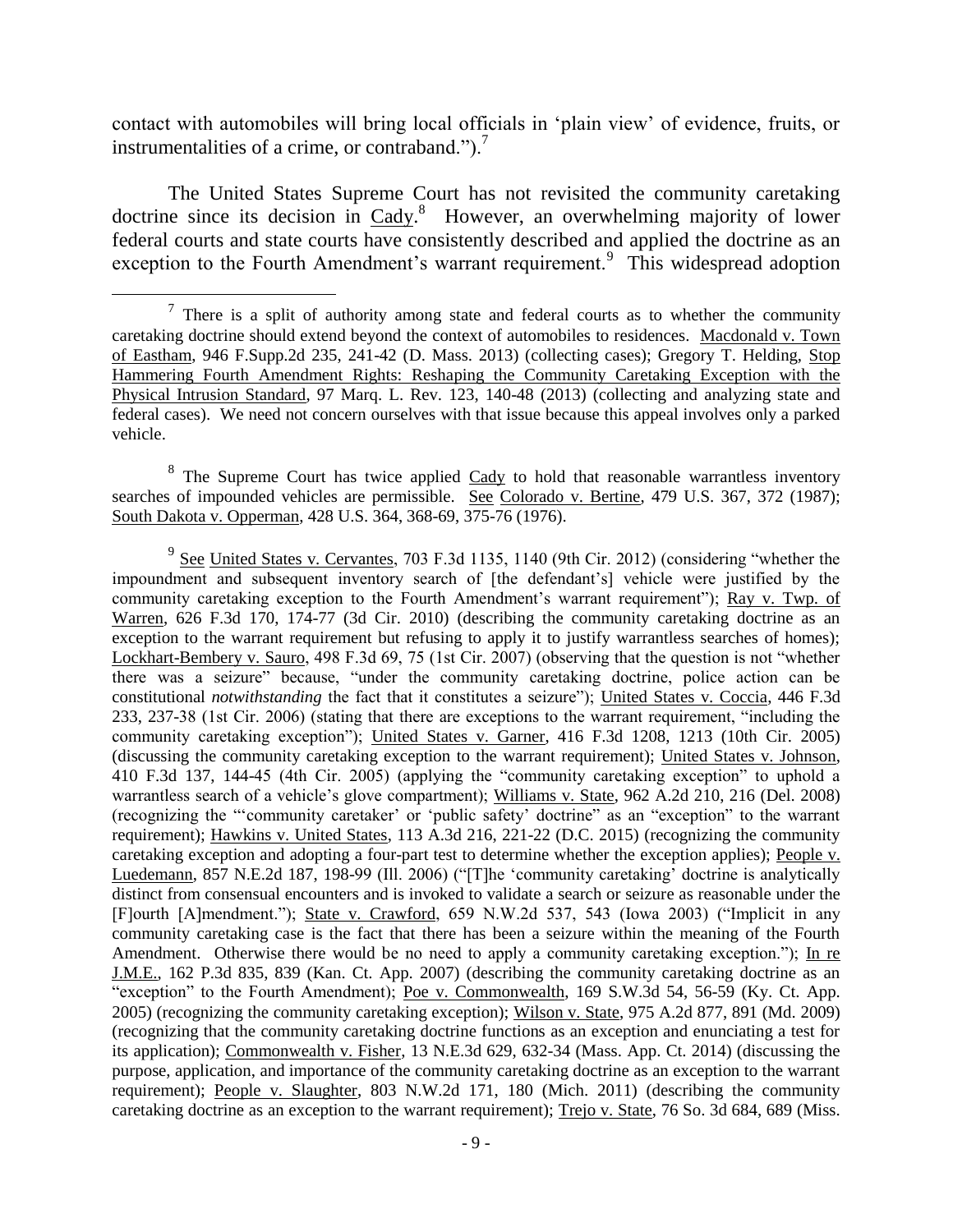of the community caretaking doctrine as an exception to the warrant requirement reflects the reality that modern society expects police officers to fulfill various responsibilities. See Ullom v. Miller, 705 S.E.2d 111, 120 (W.Va. 2010) ("[L]aw enforcement personnel are expected to engage in activities and interact with citizens in a number of ways beyond the investigation of criminal conduct. Such activities include a general safety and welfare role for police officers in helping citizens who may be in peril or who may otherwise be in need of some form of assistance.").

Police officers wear many hats: criminal investigator, first aid provider, social worker, crisis intervener, family counselor, youth mentor and peacemaker, to name a few. They are charged with the duty to protect

 $\overline{a}$ 

2011) (recognizing "the community caretaking exception" to the warrant requirement); State v. Graham, 175 P.3d 885, 890 (Mont. 2007) ("The community caretaker doctrine . . . is a recognized exception to the Fourth Amendment's and [the Montana Constitution's] prohibitions against unreasonable searches and seizures."); State v. Bakewell, 730 N.W.2d 335, 338 (Neb. 2007) ("[W]e hereby adopt the community caretaking exception to the Fourth Amendment."); State v. Rincon, 147 P.3d 233, 237 (Nev. 2006) (adopting the community caretaking exception to the Fourth Amendment); State v. Boutin, 13 A.3d 334, 337-38 (N.H. 2010) (discussing prior New Hampshire cases applying the community caretaking exception); State v. Edmonds, 47 A.3d 737, 752 (N.J. 2012) ("The community-caretaking doctrine is an exception to the warrant requirement . . . ."); State v. Ryon, 108 P.3d 1032, 1041 (N.M. 2005) (acknowledging that its earlier description of community caretaking as a form of consensual encounter "was wrong" and cautioning that certain prior decisions should "not be viewed as limiting the community caretaker exception to voluntary or consensual police-citizen encounters"); State v. Smathers, 753 S.E.2d 380, 384 (N.C. Ct. App. 2014) (recognizing the community caretaking doctrine as an exception to the Fourth Amendment warrant requirement); State v. Dunn, 964 N.E.2d 1037, 1042 (Ohio 2012) (recognizing "the community-caretaking/emergency-aid exception to the Fourth Amendment warrant requirement"); Coffia v. State, 191 P.3d 594, 597-98 (Okla. Crim. App. 2008) (discussing the community caretaking exception to the Fourth Amendment); State v. Wood, 149 P.3d 1265, 1267-68 (Or. Ct. App. 2006) (describing an Oregon statute as a community caretaking exception to the warrant requirement); State v. Deneui, 775 N.W.2d 221, 235 (S.D. 2009) (recognizing and applying the community caretaking exception); Wright v. State, 7 S.W.3d 148, 151-52 (Tex. Crim. App. 1999) (en banc) (describing Cady as recognizing "a community caretaking function of law enforcement as a reasonable exception to the Fourth Amendment's warrant requirement" and acknowledging "the existence of the community caretaking function in Texas"); Provo City v. Warden, 844 P.2d 360, 363-65 (Utah Ct. App. 1992) (upholding a "seizure" as reasonable under the Fourth Amendment based on the community caretaking doctrine); State v. Ford, 998 A.2d 684, 689 (Vt. 2010) (recognizing "community caretaking" as a separate "exception" to the Fourth Amendment warrant requirement); Knight v. Commonwealth, 734 S.E.2d 716, 720 (Va. Ct. App. 2012) ("Virginia recognizes a "community caretaker" exception to the Fourth Amendment warrant requirement."); State v. Kinzy, 5 P.3d 668, 676 (Wash. 2000) (en banc) ("The community caretaking function exception recognizes that a person may encounter police officers in situations involving not only emergency aid, but also involving a routine check on health and safety."); Ullom v. Miller, 705 S.E.2d 111, 120 (W. Va. 2010) ("The "community caretaker" doctrine is a widely recognized exception to the general warrant requirement of the Fourth Amendment of the United States Constitution."); State v. Kramer, 759 N.W.2d 598, 603-06, 608-12 (Wis. 2009) (discussing and applying the community caretaking exception).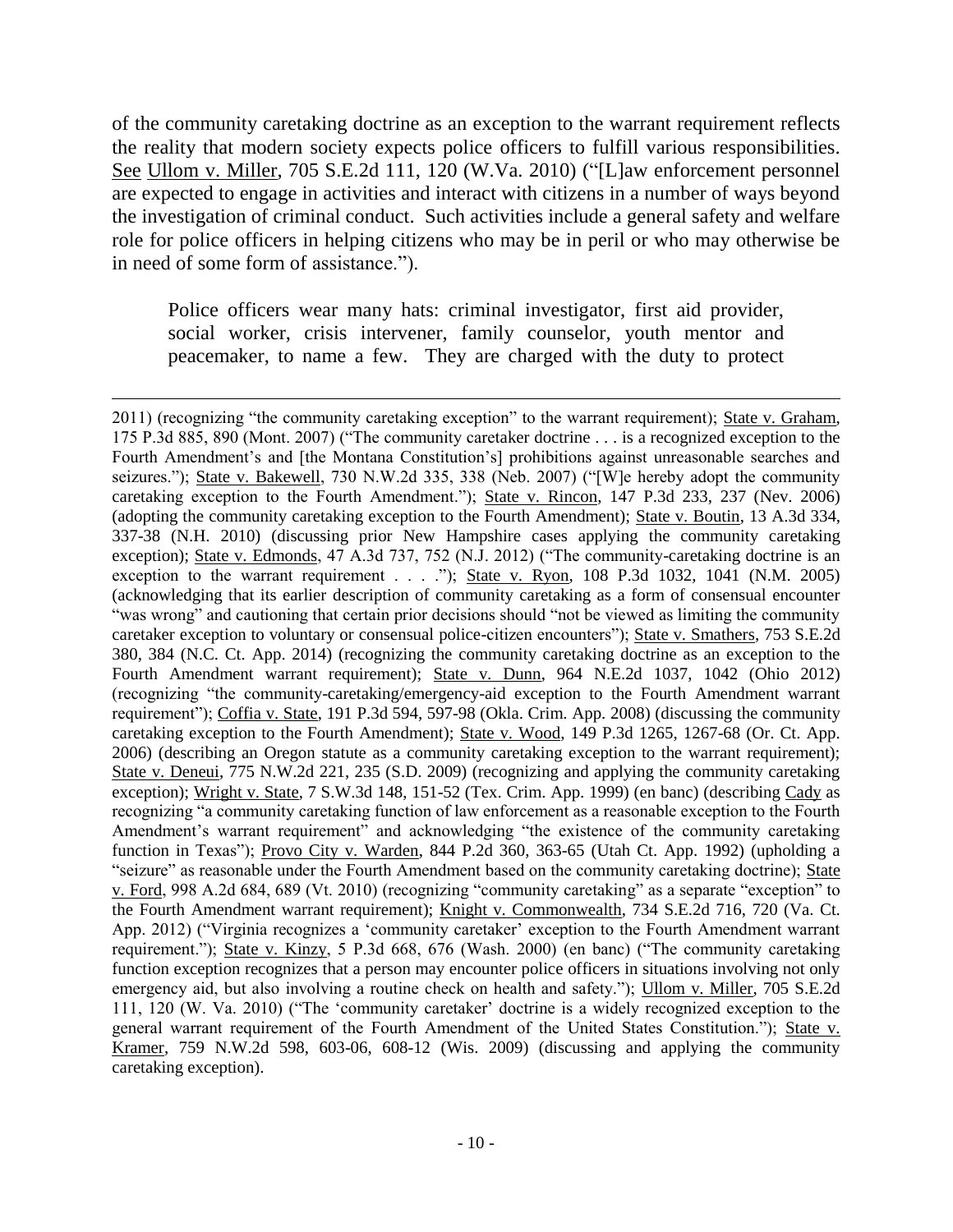people, not just from criminals, but also from accidents, natural perils and even self-inflicted injuries. We ask them to protect our property from all types of losses—even those occasioned by our own negligence. They counsel our youth. They quell disputes between husband and wife, parent and child, landlord and tenant, merchant and patron and quarreling neighbors. Although they search for clues to solve crime, they also search for missing children, parents, dementia patients, and occasionally even an escaped zoo animal. They are society's problem solvers when no other solution is apparent or available.

State v. Matalonis, 875 N.W.2d 567, 576-77 (Wis. 2016) (quoting Ortiz v. State, 24 So. 3d 596, 607 n.5 (Fla. Dist. Ct. App. 2009) (Torpy, J., concurring and concurring specially)).

## *C. Reconsideration of Moats*

Despite its widespread adoption and laudatory purpose, at one time four states, Illinois, New Mexico, North Dakota, and Tennessee, "confined the community caretaking doctrine to consensual police-citizen encounters." Moats, 403 S.W.3d at 190 (Clark and Koch, JJ., dissenting) (citing People v. Luedemann, 857 N.E.2d 187, 197 n.4 (Ill. 2006)). By 2013, however, the supreme courts of Illinois and New Mexico had "explicitly abandoned" this limitation and abrogated prior decisions confining the community caretaking doctrine to consensual police-citizen interactions. Id. (citing Luedemann, 857 N.E.2d at 198-99; State v. Ryon, 108 P.3d 1032, 1041 (N.M. 2005)). However, three years ago in Moats, a three-to-two decision, this Court reaffirmed prior decisions that had limited the community caretaking doctrine to third-tier "consensual police-citizen encounters that do not require probable cause or reasonable suspicion, whereas the requisite level of probable cause or reasonable suspicion must be satisfied when a seizure has taken place." Id. at 182.

The Moats majority grounded this limitation in the Tennessee Constitution, id. at 187 n.8, even though the defendant had neither relied upon the state constitution nor argued that it provided greater protection than the Fourth Amendment, and even though this Court had "long held" that article I, section 7 "is identical in intent and purpose to the Fourth Amendment," State v. Williams, 185 S.W.3d 311, 315 (Tenn. 2006) (citing State v. Binette, 33 S.W.3d 215, 218 (Tenn. 2000); Sneed v. State, 423 S.W.2d 857, 860 (Tenn. 1968)); see also State v. Donaldson, 380 S.W.3d 86, 92 (Tenn. 2012) ("[I]n the context of traffic stops, the protections afforded by article I, section 7 of the Tennessee Constitution [are] coextensive with the protections afforded by the Fourth Amendment as defined in [Whren*,* 517 U.S. at 813]." (citing State v. Vineyard, 958 S.W.2d 730, 734, 736 (Tenn. 1997))).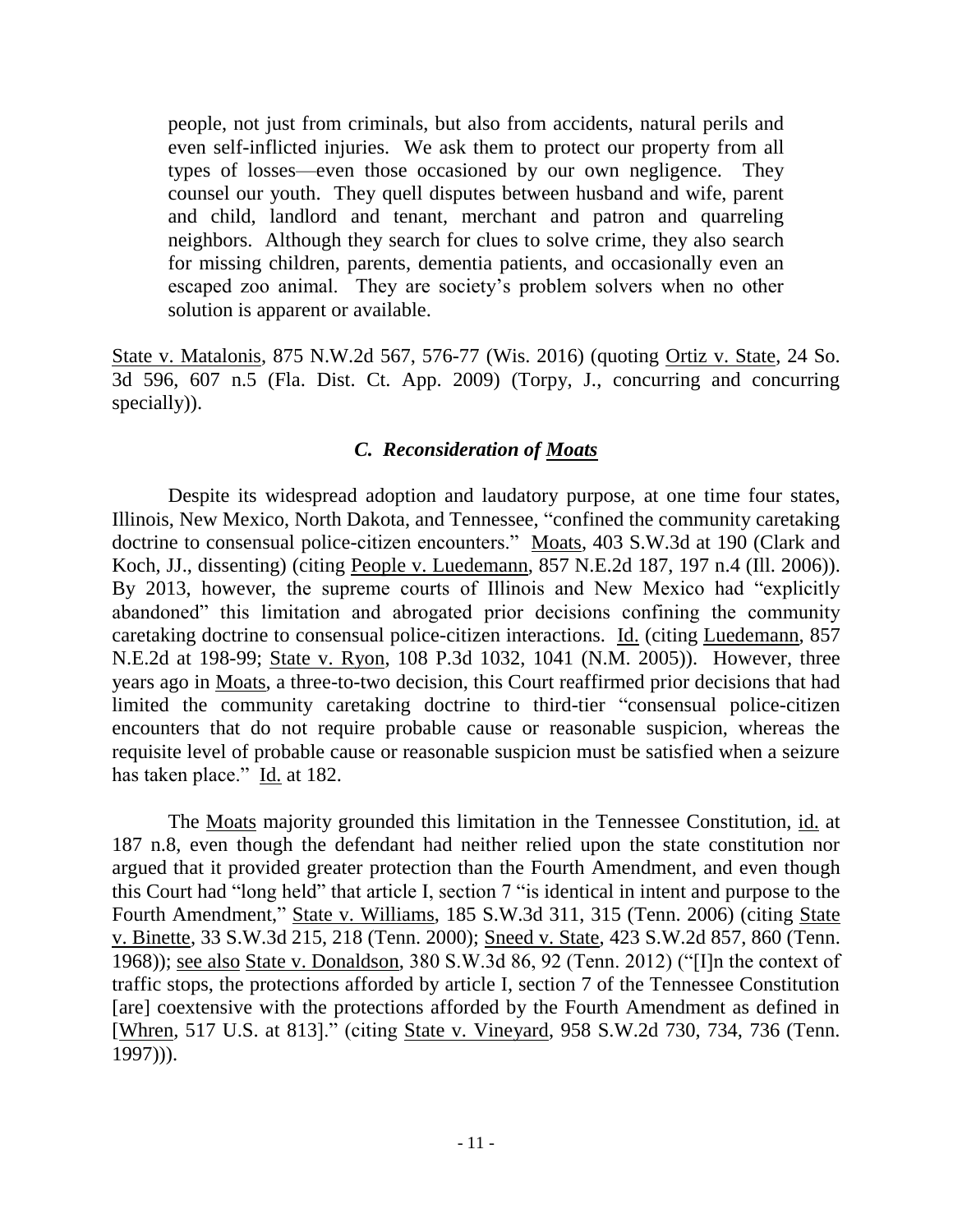Two justices, including the undersigned, filed a joint dissenting opinion in Moats, asserting that prior Tennessee decisions limiting the community caretaking doctrine to consensual police-citizen encounters had been wrongly decided and should be overruled and that the community caretaking doctrine should be recognized "as an exception to the Fourth Amendment's warrant and probable cause requirements." Moats, 403 S.W.3d at 188 (Clark and Koch, JJ., dissenting). The dissenting justices would have held:

that a warrantless seizure of a parked car is justified under the community caretaking exception if the State establishes that (1) the officer possessed specific and articulable facts which, viewed objectively and in the totality of the circumstances, reasonably warranted a conclusion that a community caretaking action was needed, such as the possibility of a person in need of assistance or the existence of a potential threat to public safety; and (2) the officer"s behavior and the scope of the intrusion were reasonably restrained and tailored to the community caretaking need.

Id. at 195 (Clark and Koch, JJ., dissenting). The dissenting justices explained that "[d]etermining whether police action is objectively reasonable in light of the circumstances requires careful consideration of the facts of each case[,]" including "the nature and level of distress exhibited by the citizen, the location, the time of day, the accessibility and availability of assistance other than the officer, and the risk of danger if the officer provides no assistance." Id. at 195-96 (Clark and Koch, JJ., dissenting) (citing Salinas v. State, 224 S.W.3d 752, 756 (Tex. Ct. App. 2007); State v. Pinkard, 785 N.W.2d 592, 605 (Wis. 2010)).

Having now fully reconsidered Cady, state and federal decisions applying it, and the majority and dissenting opinions in Moats, we conclude that Moats should be overruled. We recognize that "[s]tare decisis promotes the evenhanded, predictable, and consistent development of legal principles, fosters reliance on judicial decisions, and contributes to the actual and perceived integrity of the judicial process." Pearson v. Callahan, 555 U.S. 223, 233 (2009) (quoting Payne v. Tennessee, 501 U.S. 808, 827 (1991)) (internal quotation marks omitted). Like the United States Supreme Court, "we approach the reconsideration of our decisions with the utmost caution," but we also emphasize that "stare decisis is not an inexorable command." Id. at 233 (quoting State Oil Co. v. Khan, 522 U.S. 3, 20 (1997)) (internal quotation marks and alterations omitted). Although the power to overrule former decisions "is very sparingly exercised and only when the reason is compelling," Edingbourgh v. Sears, Roebuck & Co., 337 S.W.2d 13, 14 (Tenn. 1960), "[o]ur oath is to do justice, not to perpetuate error," Jordan v. Baptist Three Rivers Hosp., 984 S.W.2d 593, 599 (Tenn. 1999) (quoting Montgomery v. Stephan, 101 N.W.2d 227, 229 (Mich. 1960)). As a result, stare decisis does not constrain this Court to maintain erroneous, "unworkable," or "badly reasoned" precedent. Payne, 501 U.S. at 827 (citing Smith v. Allwright, 321 U.S. 649, 665 (1944)); see also In re Estate of McFarland, 167 S.W.3d 299, 306 (Tenn. 2005) (stating that "obvious error"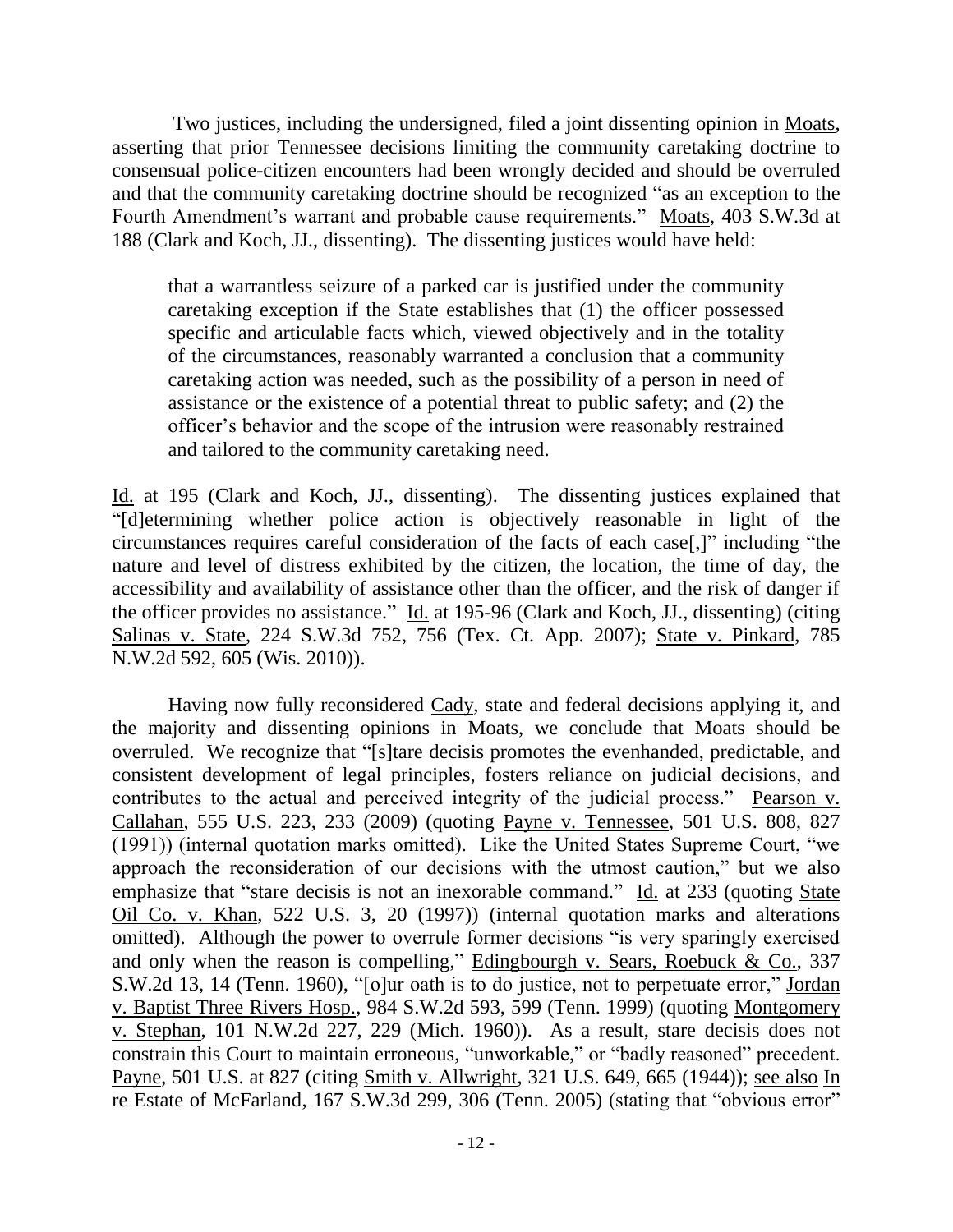in precedent justifies overruling it). Thus, "if an error has been committed, and becomes plain and palpable, th[is] [C]ourt will not decline to correct it . . . ." Arnold v. City of Knoxville, 90 S.W. 469, 470 (Tenn. 1905); see also, e.g., Rye v. Women"s Care Ctr. of Memphis, MPLLC, 477 S.W.3d 235, 262-64 (Tenn. 2015) (overruling a seven-year-old decision because the summary judgment standards it adopted were unworkable and inconsistent with Tennessee law), petition for cert. docketed, 477 S.W.3d 235 (U.S. Mar. 17, 2016) (No. 15-1168); State v. Watkins, 362 S.W.3d 530, 556 (Tenn. 2012) (overruling a sixteen-year-old decision because the state constitutional test it adopted was unworkable and lacked textual or historical support); Mercer v. Vanderbilt Univ., 134 S.W.3d 121, 129-30 (Tenn. 2004) (overruling an eight-year-old decision that had adopted a minority rule and adopting instead the "better-reasoned" majority rule); Jordan, 984 S.W.2d at 600 (abrogating a ninety-six-year-old decision even though the statutory language it had interpreted remained the same). Indeed, we have "a special duty" to correct erroneous court-made rules and would relinquish our own function by refusing to do so. Rye, 477 S.W.3d at 263-64 (citing Dupuis v. Hand, 814 S.W.2d 340, 345 (Tenn. 1991); Hanover v. Ruch, 809 S.W.2d 893, 896 (Tenn. 1991)); see also State v. Menzies, 889 P.2d 393, 399 (Utah 1994) ("The general American doctrine as applied to courts of last resort is that a court is not inexorably bound by its own precedents but will follow the rule of law which it has established in earlier cases, unless clearly convinced that the rule was originally erroneous . . . and that more good than harm will come by departing from precedent." (citing John Hanna, The Role of Precedent in Judicial Decision, 2 Vill. L. Rev. 367, 367 (1957)).

We are persuaded that Moats was erroneous when initially decided and that more good than harm will be accomplished by overruling it. First, the holding in Moats is contrary to the overwhelming weight of authority in this country, which recognizes the community caretaking doctrine as an exception to federal and state constitutional warrant requirements. Of the three other states that at one time limited the doctrine to consensual police-citizen encounters, only North Dakota continues to impose this limitation. See State v. Gill, 755 N.W.2d 454, 458 (N.D. 2008). Second, the authority on which Moats relied to limit the community caretaking doctrine to consensual police-citizen encounters provides no support for the limitation. As noted by the dissenting justices in Moats, the limitation originated with State v. Hawkins, 969 S.W.2d 936 (Tenn. Crim. App. 1997), was adopted by this Court without independent analysis in Williams, 185 S.W.3d at 315, and was subsequently repeated as dicta in a footnote in Day, 263 S.W.3d at 901 n.10. In Hawkins, the Court of Criminal Appeals supported the limitation with a citation to United States v. Berry, 670 F.2d 583, 591 (5th Cir. 1982). See Hawkins, 969 S.W.2d at 939. In Williams, this Court cited only Hawkins and Cady in support of the limitation. See Williams, 185 S.W.3d at 315. Finally, in Day this Court repeated the limitation, citing only Williams as support and noting that Williams had relied upon Hawkins and Cady. See Day 263 S.W.3d at 901 n.10. Neither Berry nor Cady support limiting the community caretaking doctrine to third-tier consensual encounters. Although Berry discusses the three tiers of police-citizen interactions, it contains no language limiting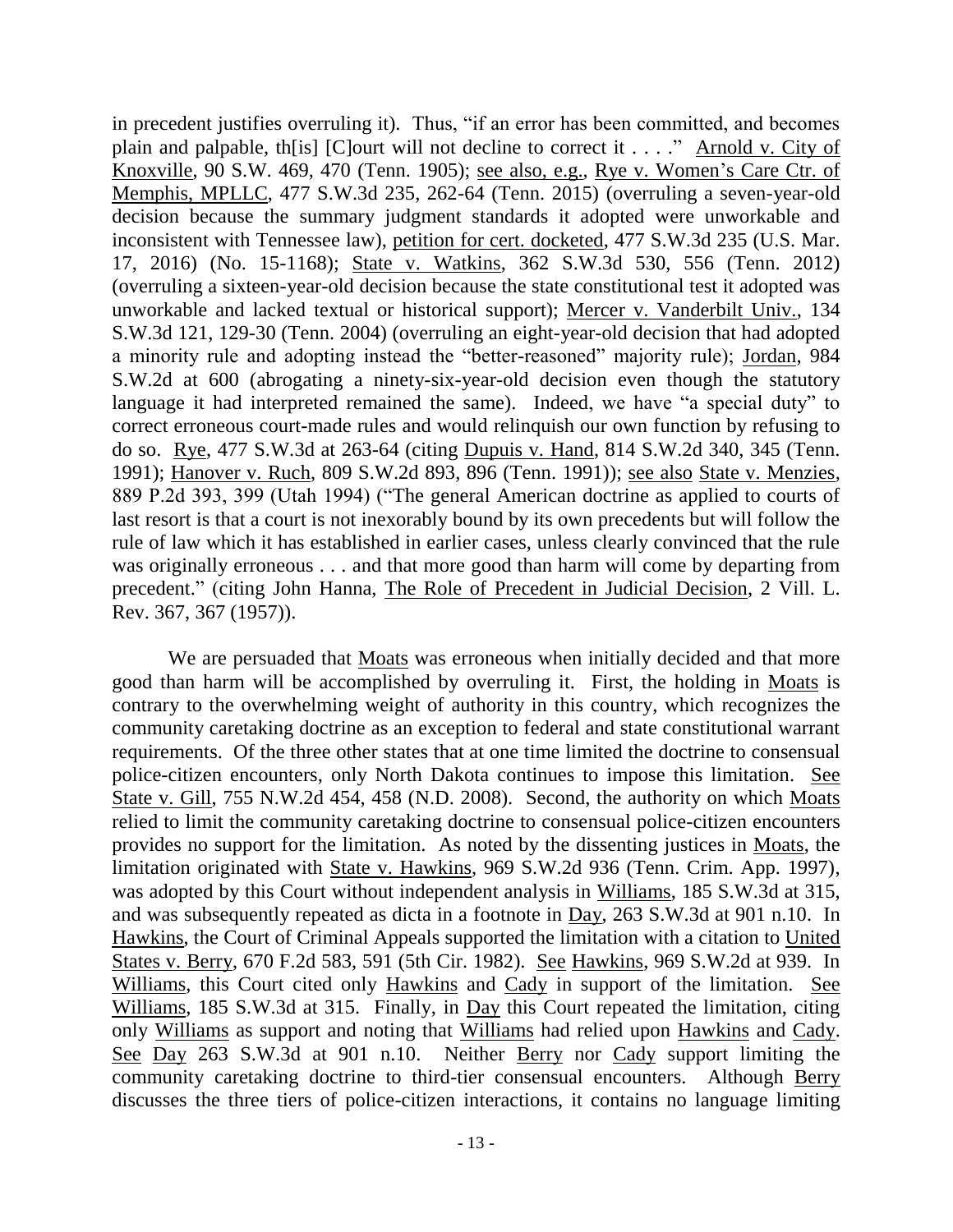community caretaking to consensual encounters. Indeed, the word "community" does not even appear in Berry. See Berry, 670 F.2d 583. Furthermore, Cady provides no support for limiting the community caretaking doctrine to consensual police-citizen encounters. See Cady, 413 U.S. 433. To the contrary, the Court in Cady applied the doctrine to uphold the *warrantless search* of the defendant's vehicle as reasonable under the Fourth Amendment. Id. at 441, 447. The Cady Court nowhere limited the community caretaking doctrine to consensual police-citizen encounters. Finally, contrary to the suggestion by the majority in Moats, the Tennessee Constitution does not require limiting the community caretaking doctrine to consensual interactions between citizens and police. This Court has long held that article I, section 7 "is *identical* in intent and purpose to the Fourth Amendment." Williams, 185 S.W.3d at 315 (emphasis added); see also Donaldson, 380 S.W.3d at 92 ("[I]n the context of traffic stops, the protections afforded by article I, section 7 of the Tennessee Constitution [are] coextensive with the protections afforded by the Fourth Amendment as defined in [Whren*,* 517 U.S. at 813]." (citing Vineyard, 958 S.W.2d at 734, 736)). Having exposed the faulty foundation on which the Moats holding was based, we exercise our special duty to overrule Moats and disavow any other prior or subsequent Tennessee decisions limiting the community caretaking doctrine to consensual police-citizen encounters. We emphasize that the community caretaking doctrine "is not relevant to determining whether police conduct amounted to a seizure in the first place." Luedemann, 857 N.E.2d at 198-99. Rather, the community caretaking doctrine "is analytically distinct from consensual encounters and [may be] invoked to validate a search or seizure as reasonable" under the Fourth Amendment and article I, section 7 of the Tennessee Constitution. See Id.

## *D. Defining the Community Caretaking Exception in Tennessee*

Having recognized the community caretaking exception, we turn our attention next to fashioning a test for its application which strikes a proper balance between the public"s interest in having police officers assist citizens in need and the individual"s interest in being free from unreasonable governmental intrusion. Surprisingly, despite its widespread adoption, "[n]o single set of specific requirements" has emerged as the majority rule for applying the community caretaking exception. Ullom, 705 S.E.2d at 122; see also Deneui, 775 N.W.2d at 237-39 (discussing the various tests); Michael R. Dimino, Sr., Police Paternalism: Community Caretaking, Assistance Searches, and Fourth Amendment Reasonableness, 66 Wash. & Lee L. Rev. 1485, 1498-1512 (2009) (discussing various community caretaking tests).

Some of the disagreement among courts as to the proper test focuses on the relevance of an officer"s subjective motivations in determining whether the exception applies. Smathers, 753 S.E.2d at 385 (providing citations to cases exemplifying each approach). Some courts view the following language from Cady as requiring consideration of a police officer"s subjective motivations: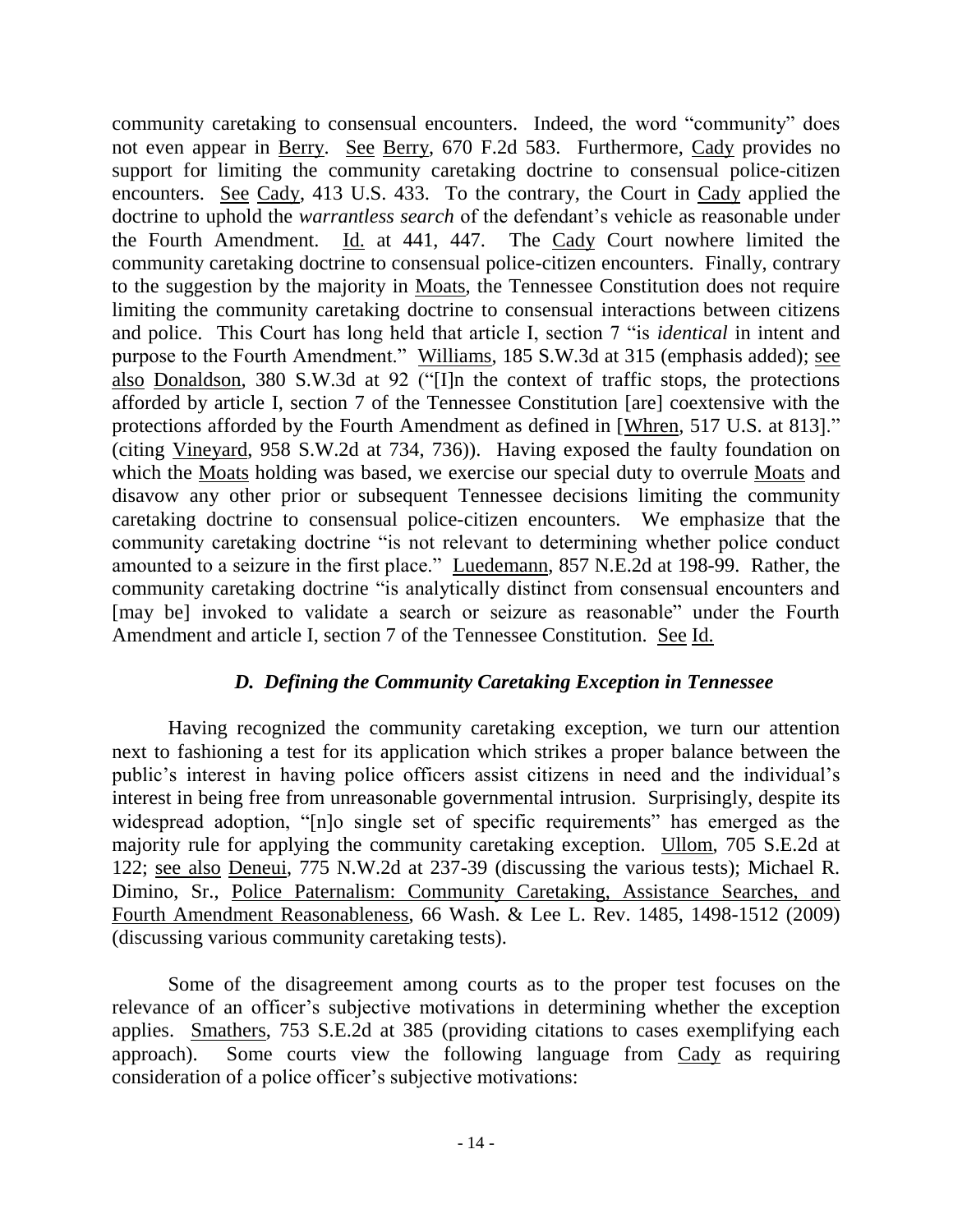Local police officers, unlike federal officers, frequently investigate vehicle accidents in which there is no claim of criminal liability and engage in what, for want of a better term, may be described as community caretaking functions, totally divorced from the detection, investigation, or acquisition of evidence relating to the violation of a criminal statute.

Cady, 413 U.S. at 441; see, e.g., State v. O"Neill, 62 P.3d 489, 507 (Wash. 2003). We do not interpret this language as requiring consideration of a police officer"s subjective intentions. Rather, in this passage, the Cady Court was distinguishing between the roles of state and federal law enforcement agents concerning automobiles.

Our framing of a test for the community caretaking exception must begin with the foundational principle that "[a]n action is "reasonable" under the Fourth Amendment [and article I, section 7 of the Tennessee Constitution], regardless of the individual officer"s state of mind, "as long as the circumstances, viewed *objectively*, justify the action." The officer"s subjective motivation is irrelevant." Brigham City, 547 U.S. at 404 (quoting Scott v. United States, 436 U.S. 128, 138 (1978)); see also Vineyard, 958 S.W.2d at 736 (holding that a traffic stop may be justified by probable cause under article I, section 7 "without regard to the subjective motivations of police officers"). As the dissenting justices in Moats noted, "[r]equiring the State to prove that a police action was motivated solely by community caretaking concerns would inappropriately shift the focus to the officer"s (irrelevant) subjective motivations." Moats, 403 S.W.3d at 195 (Clark and Koch, JJ., dissenting). As the Wisconsin Supreme Court has noted, "to interpret . . . Cady to mean that an officer could not engage in a community caretaker function if he or she had any law enforcement concerns would, for practical purposes, preclude police officers from engaging in any community caretaker functions at all. This result is neither sensible nor desirable." Kramer, 759 N.W.2d 598, 609 (Wis. 2009). As the Appeals Court of Massachusetts succinctly explained,

The law does not demand that an alert police officer must suppress his or her training and investigatory experience in carrying out the myriad of community caretaking functions society expects police officers to undertake for its protection. So long as the officer"s conduct at the outset and throughout the course of exercising a community caretaking function is justified by the doctrine, the law does not attach significance to the officer's subjective motives.

Commonwealth v. Fisher, 13 N.E.3d 629, 633 (Mass. App. Ct. 2014) (internal citations omitted).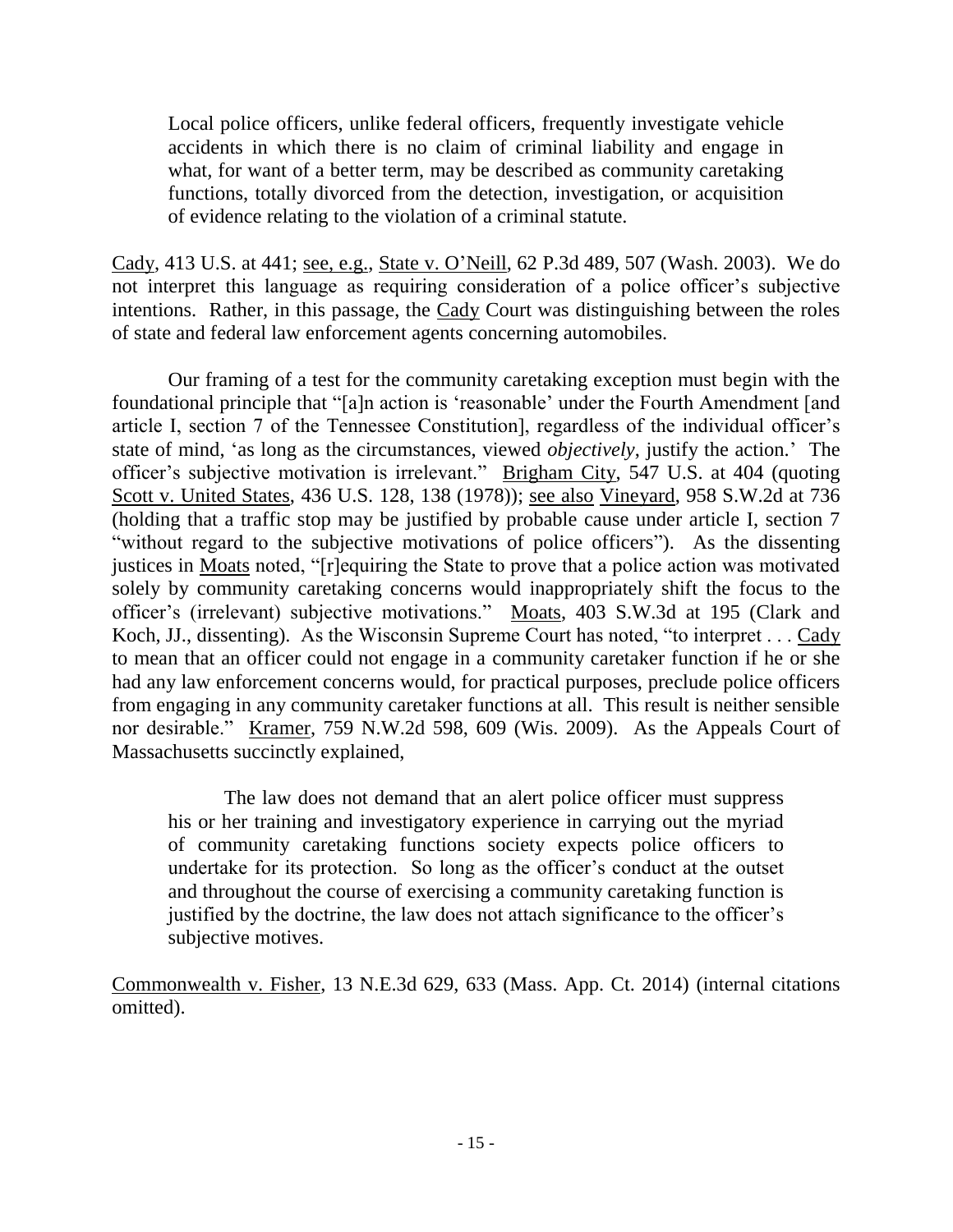Having considered the tests developed in other jurisdictions, we adopt the test advanced by the dissenting justices in Moats. Specifically, we hold that the community caretaking exception will justify a warrantless seizure so long as

the State establishes that (1) the officer possessed specific and articulable facts which, viewed objectively and in the totality of the circumstances, reasonably warranted a conclusion that a community caretaking action was needed, such as the possibility of a person in need of assistance or the existence of a potential threat to public safety; and (2) the officer's behavior and the scope of the intrusion were reasonably restrained and tailored to the community caretaking need.

Moats, 403 S.W.3d at 195 (Clark and Koch, JJ., dissenting); see also Kramer, 759 N.W.2d at 608. "Determining whether police action is objectively reasonable in light of the circumstances requires careful consideration of the facts of each case[,]" including "the nature and level of distress exhibited by the citizen, the location, the time of day, the accessibility and availability of assistance other than the officer, and the risk of danger if the officer provides no assistance." Moats, 403 S.W.3d at 195-96 (Clark and Koch, JJ., dissenting) (citing Salinas, 224 S.W.3d at 756; Pinkard, 785 N.W.2d at 605). We emphasize that when the community caretaking exception is invoked to validate a search or seizure, courts must meticulously consider the facts and carefully apply the exception in a manner that mitigates the risk of abuse. Smathers, 753 S.E.2d at 386.

## *E. Applying the Community Caretaking Exception*

Having set out an analytical framework that properly balances the public's interest in having police officers assist citizens in need and the individual"s interest in remaining free from unreasonable governmental intrusions, we turn next to applying this test to the facts of this case and determining whether Sgt. Trivette"s actions fall within the community caretaking exception to the warrant requirement.

Here, Sgt. Trivette was on routine patrol at 2:45 a.m., when he observed a vehicle that appeared to be parked in the roadway in front of a grocery store that was not open. Sgt. Trivette approached the car to do a welfare check, realized it was parked in a manner that blocked 75% of the entrance into the grocery store parking lot and that resulted in its left wheel protruding partially into the public roadway. The vehicle's engine was running and its lights were on. Sgt. Trivette parked on the roadway behind the defendant"s vehicle and activated his patrol car"s rear facing blue lights for safety reasons, so that neither the defendant"s vehicle nor his own patrol car would be rear ended. Sgt. Trivette exited his patrol car, approached the driver"s side door of the vehicle, and observed the defendant slumped over the steering wheel, despite a blaring radio, running engine, and headlights activated. After taps on the window failed to rouse the defendant, Sgt. Trivette opened the door to try again. Only then did he detect a strong odor of alcohol on